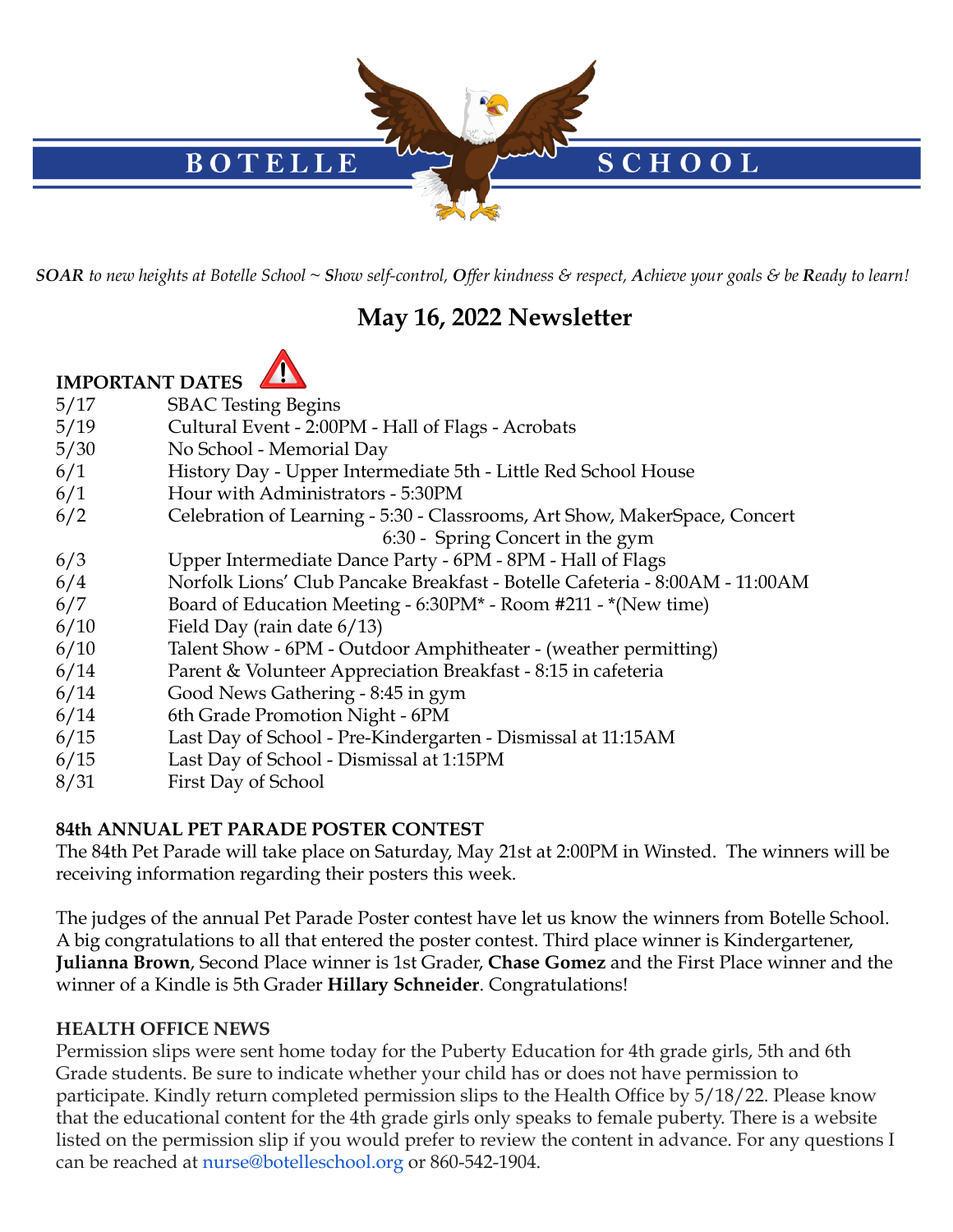#### **NEWS FROM THE NORFOLK LIBRARY**

On Friday, May 27th from 5-6pm Miss Eileen will be holding a Teddy Bear Clinic. Your favorite stuffed friend can get a wellness check up and enjoy meeting other friends on the Library lawn. Families may want to picnic outside afterwards. More details to come.

### **NVFD 43rd ANNUAL MEMORIAL DAY 5-MILE ROAD RACE**

We are excited to announce that the Norfolk Volunteer Fire Department is having its 43rd Annual Memorial Day 5-Mile Road Race on Monday May 30, 2022 12-Noon! Proceeds to Benefit - "The William F. Kelley Memorial Scholarship". We hope that you are planning to run to support our cause to help local students. Donations are needed and greatly appreciated to help fund our program. To make a donation click the registration link and "Donate" in the upper right corner or mail your contribution to the Norfolk Volunteer Fire Department, 20 Shepard Rd. Norfolk, CT. 06058 Attn: 2022 Scholarships.

Online Registration and Donations at: <https://runsignup.com/Race/CT/Norfolk/NorfolkVolunteerFireDepartment5MileRoadRace>

Pre-registered: \$35 Registered after May 27th: \$45 Day of race registration: \$50 Commemorative Norfolk 5-Mile race T-shirt: \$15 Race info and results will be posted on our social media, [www.norfolkfire.org,](http://www.norfolkfire.org) an[d](http://www.greystoneracing.net) [www.greystoneracing.net](http://www.greystoneracing.net)

# **COVID UPDATES**

Positive cases in school as of today:  $\theta$ 

People quarantining: 1

Please use the health screening tool daily to determine if your child should come to school.

| <b>Covid Protocols</b>                                                                                                                                                                                                                                                                                                                                                   |
|--------------------------------------------------------------------------------------------------------------------------------------------------------------------------------------------------------------------------------------------------------------------------------------------------------------------------------------------------------------------------|
| Daily Screening For Parents                                                                                                                                                                                                                                                                                                                                              |
| Every morning before you send your child to school, please check for the following:                                                                                                                                                                                                                                                                                      |
| Does your child have a temperature of 100.4 degrees or greater?                                                                                                                                                                                                                                                                                                          |
| Does your child have any other symptoms of COVID 19? See the below list.                                                                                                                                                                                                                                                                                                 |
| Cough<br>Nausea<br><b>Feeling</b><br><b>New Loss of</b><br><b>Keep Child</b><br><b>Congestion</b><br>Fatigue<br><b>Shortness of Breath</b><br><b>Muscle Pain</b><br>Vomiting<br><b>Feverish</b><br><b>Sore Throat</b><br>Taste and/or<br><b>Home</b><br><b>Runny Nose</b><br><b>Headache</b><br><b>Difficulty Breathing</b><br><b>Smell</b><br><b>Chills</b><br>Diarrhea |
| Was your unvaccinated child in close contact* with anyone confirmed with COVID-19 within the last 2<br>weeks <sub>8</sub>                                                                                                                                                                                                                                                |
| If the answer is YES to ANY of these questions, DO NOT send your child to school.<br>Instead, begin quarantine of your child and contact your healthcare provider. Strongly consider<br>COVID-19 testina.                                                                                                                                                                |
| If ANYONE in your home has been tested for COVID-19 (excluding routine testing) or is symptomatic,<br><b>DO NOT</b> send your unvaccinated child to school until the results have been obtained.                                                                                                                                                                         |
| If your unvaccinated child has traveled, CDC Travel Guidelines advise that individuals who have traveled<br>should quarantine for 7 days with a test on day 5.                                                                                                                                                                                                           |
| COVID-19 Parents Screening Tool - Subject to Change Based on New Data/Guidelines - REVISED August 16, 2021                                                                                                                                                                                                                                                               |